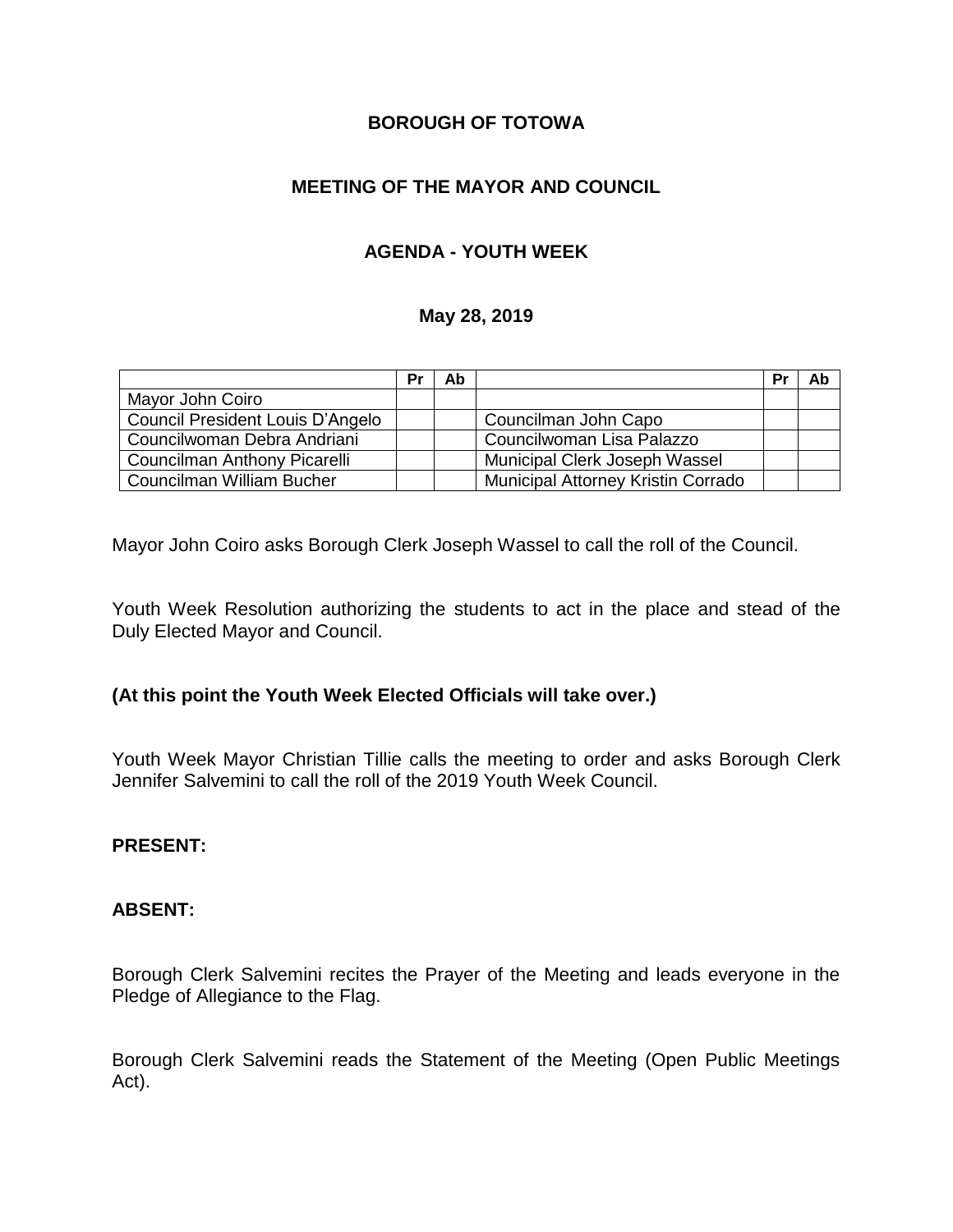Mayor Tillie asks if there are any reports from Members of the Council, the Borough Clerk or the Borough Attorney.

Borough Attorney Jillian Baxter – gives report.

Mayor Tillie asks if any citizens wish to be heard.

CITIZENS HEARD:

Minutes of the Mayor and Council for the meeting of May 14, 2019.

**(The Committees are listed with the duly elected Council Member first and the student counterpart in parentheses.)**

## **COMMITTEE ON FINANCE: ANTHONY PICARELLI (ISABELLA ROSSI), LOU D'ANGELO (JOSEPH MANCINI), JOHN CAPO (THOMAS PASCUCCI).**

Tax Assessor Giancarlo Peluso - gives report.

Tax Collector Valerie Padilla - gives report.

Resolution No. 2019-12 for the payment of bills.

Resolution Authorizing Veteran's Deduction Refund For The Property Identified As 205 Gordon Avenue.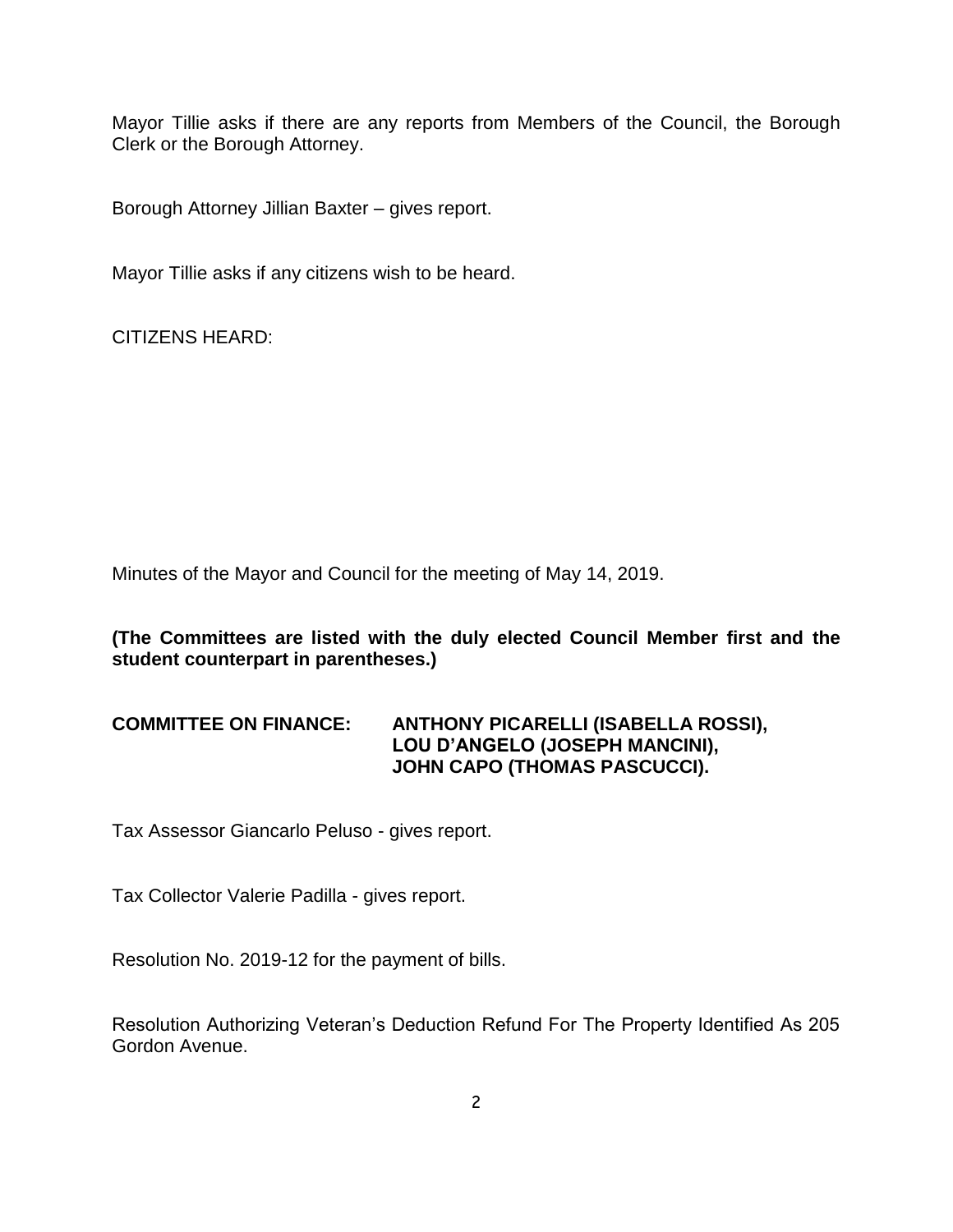Resolution Authorizing Participation In The Mid-Passaic County Cooperative Pricing System.

Retirement letter from Tax Collector Elaine Reddin.

### **COMMITTEE ON PUBLIC SAFETY: LOU D'ANGELO (JOSEPH MANCINI), JOHN CAPO (THOMAS PASCUCCI), WILLIAM BUCHER (JOHN BUCHER).**

Police Chief Leith Matari - gives report.

Fire Chief Daniella Ferguson - gives report.

Payment of the annual garage rent for 2019 to Volunteer Fire Company No. 1 and to Riverview Park Fire Company, Inc.

### **COMMITTEE ON PUBLIC WORKS: WILLIAM BUCHER (JOHN BUCHER), LISA PALAZZO (ALEXANDRIA WALTERS), ANTHONY PICARELLI (ISABELLA ROSSI).**

Superintendent of Public Works Brian Gaboda - gives report.

Recommendation of DPW Superintendent Jim Niland for a grade increase for DPW Laborer Domenick Coiro from Grade 2 to Grade 1.

## **COMMITTEE ON ENGINEERING & PUBLIC PROPERTY: JOHN CAPO (THOMAS PASCUCCI), DEBRA ANDRIANI (DANIELLE GENNARELLI), LOU D'ANGELO (JOSEPH MANCINI).**

Borough Engineer Gianna Hortas – gives report.